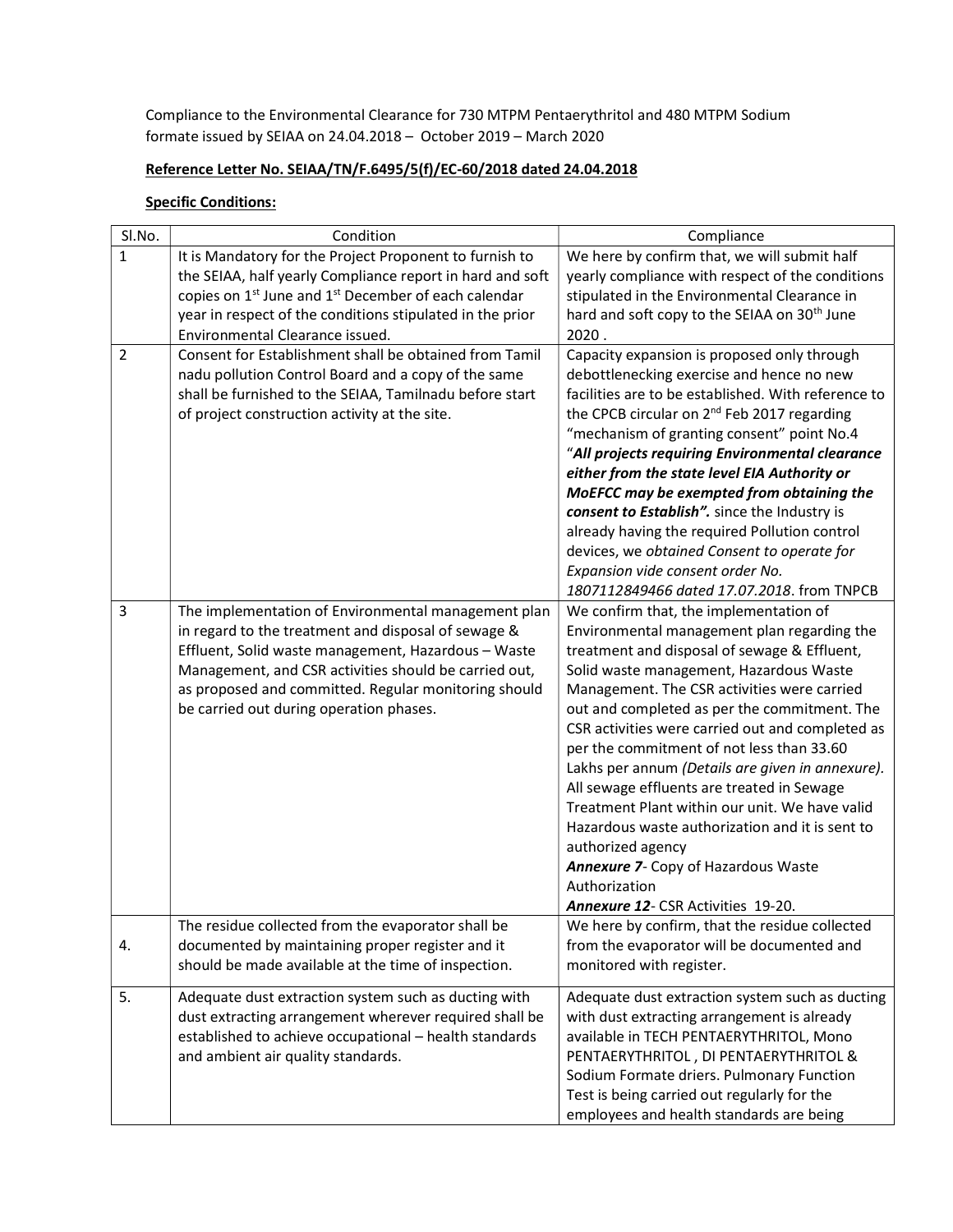|     |                                                                                                                                                                                                                                                                                                            | monitored. The unit is having continuous<br>ambient air quality monitoring station for                                                                                                                                                              |
|-----|------------------------------------------------------------------------------------------------------------------------------------------------------------------------------------------------------------------------------------------------------------------------------------------------------------|-----------------------------------------------------------------------------------------------------------------------------------------------------------------------------------------------------------------------------------------------------|
|     |                                                                                                                                                                                                                                                                                                            | monitoring the ambient air quality standards<br>and the same is connected to CARE AIR center.                                                                                                                                                       |
|     |                                                                                                                                                                                                                                                                                                            | Photo attached as <b>Annexure - 15.</b>                                                                                                                                                                                                             |
| 6.  | The proponent shall carryout best housekeeping<br>practices as spillage management for handling and<br>maintenance of raw materials and products inside the<br>unit premises.                                                                                                                              | We carry best housekeeping practice and Spill<br>control management procedure is being<br>followed.                                                                                                                                                 |
| 7.  | Nature of chemicals Handled, the Do and Don'ts shall be<br>displayed at all vital locations as laided down in MSDS.                                                                                                                                                                                        | Nature of chemicals Handled, the Do and Don'ts<br>has been displayed at all vital locations as laid<br>down in MSDS. Photo attached as Annexure-16.                                                                                                 |
| 8.  | The proponent shall ensure that the quantity of<br>Hazardous Waste handed over to the TSDF shall match<br>with the quantity generated.                                                                                                                                                                     | We ensure that the generated Hazardous Waste<br>storage and disposal to the TSDF is as per the<br>Hazardous waste authorization condition.                                                                                                          |
| 9.  | The proponent shall provide a separate closed area<br>earmarked for storing solid waste including Hazardous<br>Waste as proposed.                                                                                                                                                                          | We state that, a dedicated closed shed has been<br>established for storing solid waste and<br>Hazardous Waste. Photo attached as Annexure<br>17.                                                                                                    |
| 10  | The proponent shall dispose Hazardous Waste<br>generated as per the Hazardous and Other Wastes<br>(Management and Transboundary Movement) Rules,<br>2016. Spent oil from D.G sets should be stored in HDPE<br>drums in an isolated covered facility and disposed off<br>through TNPCB registered recyclers | We here by confirm that, all Hazardous Wastes<br>has been disposed as per the Hazardous and<br>other Wastes (Management and transboundary<br>Movements) Rules. 2016 to M/s TNWMA & M/s<br>GGEPIL.<br>Spent oil from DG sets is being stored in HDPE |
|     |                                                                                                                                                                                                                                                                                                            | drums in an isolated covered facility and<br>disposed through TNPCB authorized recyclers<br>(Lakshmi Oils, Arakonam).                                                                                                                               |
| 11  | The Plastic wastes shall be segregated and disposed as<br>per the provisions of Plastic Waste<br>(Management & Handling) Rules 2016                                                                                                                                                                        | We state that, generated plastic wastes are<br>being segregated and disposed as per the<br>provisions of Plastic Waste (management &<br>handling) rules 2016 to M/s Ultratech. Ariyalur.                                                            |
| 12. | The e - waste generated should be collected and<br>disposed to a nearby authorized e-waste center as per e<br>waste (Management & Handling), Rules 2016 as<br>amended.                                                                                                                                     | We state that, generated e. waste is being<br>collected and disposed to authorized e-waste<br>center (M/s Victory Recovery & Recycle<br>Technologies India Pvt Limited) as per e waste<br>(Management & Handling), Rules 2016 as<br>amended.        |
| 13. | The Municipal solid waste generated shall be collected,<br>segregated and disposed as per<br>Solid Waste Management Rules, 2016.                                                                                                                                                                           | We state that, generated municipal solid waste<br>is being collected, segregated and disposed as<br>per Solid Waste Management Rules, 2016.                                                                                                         |
| 14. | The industry shall conduct air sampling at least once in<br>six months for the general core parameters (PM10,<br>PM2.5, SOx, NOX) through TNPCB/NABL Accredited<br>Laboratory and maintain records of the same and it<br>should be made available at the time of inspection.                               | We confirm that, we are conducting AAQ survey<br>(PM10, PM2.5, SOx, NOX) by TNPCB Lab /NABL<br>accredited Laboratory once in six months. The<br>results are with in the TNPCB permissible limit.                                                    |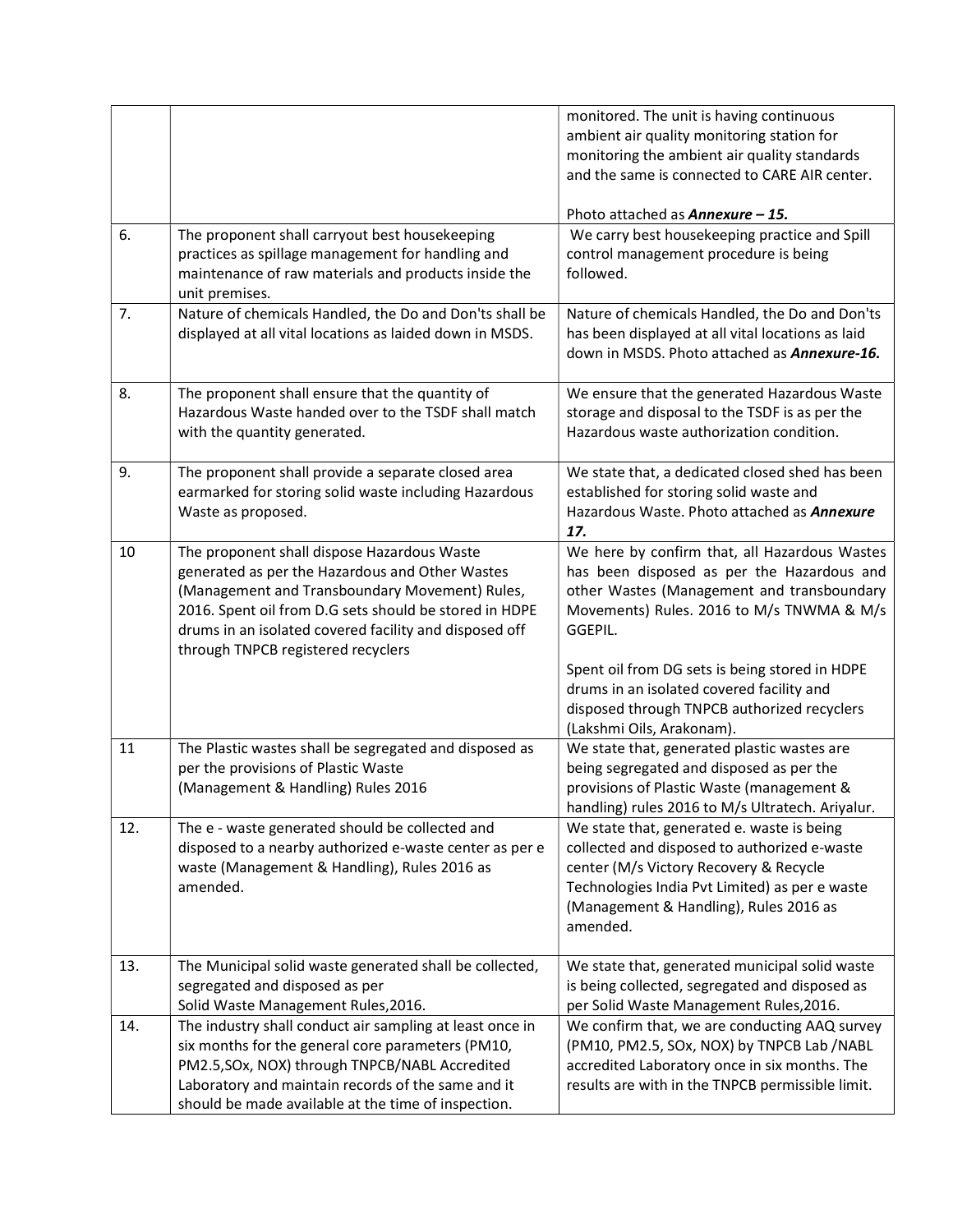|     |                                                                                                                                                                                                                                                                                                                                         | <b>Annexures 3. TNPCB Half Yearly Analysis</b><br>& AAQ analysis by External NABL approved<br>laboratory                                                                                                                                                                             |
|-----|-----------------------------------------------------------------------------------------------------------------------------------------------------------------------------------------------------------------------------------------------------------------------------------------------------------------------------------------|--------------------------------------------------------------------------------------------------------------------------------------------------------------------------------------------------------------------------------------------------------------------------------------|
| 15. | Regular monitoring on the air quality, water quality and<br>noise on the selected locations in and around the project<br>site as mentioned in the EMP report for creating base<br>line data shall be continued and records shall be<br>maintained.                                                                                      | We confirm that, we are carrying out Periodical<br>air quality, water quality and noise monitoring<br>on the selected locations of the factory<br>premises.<br><b>Annexures 3. TNPCB Half Yearly Analysis</b>                                                                        |
| 16. | A separate environment and safety management cell<br>with qualified staff shall be set up before establishment<br>of the facility and shall be retained throughout the<br>lifetime of the industry, for implementation of the<br>stipulated environmental safeguards.                                                                   | A separate environment and safety<br>management cell with Qualified Safety Officer,<br>chemists and Managers has been established for<br>the implementation of the stipulated<br>environment safeguards. Dedicated team is<br>continuously available                                 |
| 17. | The Green belt area already developed within the<br>project area shall be properly maintained.                                                                                                                                                                                                                                          | We here by confirm that we have developed and<br>maintaining a Green belt area of 6.5 hectare<br>(More than 33%) within the premises.                                                                                                                                                |
| 18. | The industry shall promote tree plantation to neutralize<br>their carbon foot print. The industry shall engage<br>regularly in afforestation programme.                                                                                                                                                                                 | We confirm that we had planted and<br>maintaining 11899 trees inside the factory<br>premises. The industry is engaging regularly in<br>afforestation programme within and beyond the<br>fence as per the SIPCOT requirements.<br>Greeneries Photo attached as Annexure No.9.         |
| 19. | The proponent shall ensure effective risk management<br>strategy regarding confined space management to avoid<br>risk while handling raw materials, products in the<br>process area and storage.                                                                                                                                        | We state that periodic Risk assessment is being<br>carried out by competent person regarding<br>Confined space management. The copy of the<br>Risk assessment is enclosed as Annexure No. 18.                                                                                        |
| 20. | The industry shall conduct air sampling at least twice in a<br>week (104 times in a year), as stipulated under EP Act<br>1986.                                                                                                                                                                                                          | We confirm that air sampling survey is being<br>carried out twice in a week (104 times in a year),<br>as stipulated under EP Act 1986.                                                                                                                                               |
| 21. | Risk cum disaster management plan should be in placed<br>in the industry premises at all time.                                                                                                                                                                                                                                          | We confirm that the Risk cum disaster<br>management plan is available in the industry<br>premises at all time in the Emergency control<br>center. Copy attached as Annexure 19.                                                                                                      |
| 22. | Water conservation scheme including rain water<br>harvesting measures to augment ground water<br>resources shall be implemented so as to collect and<br>reuse the entire rainwater harvested as a supplement to<br>fresh water.                                                                                                         | We state that water conservation scheme<br>including rain water harvesting including roof<br>water is being implemented in the factory<br>premises. Photo attached as Annexure 11.                                                                                                   |
| 23. | The natural drainage pattern in the project area shall be<br>maintained and storm water drain along the boundary<br>and appropriate -places shall be provided considering -<br>the Catchment area and maximum intensity of rainfall to<br>collect runoff water/rain water for proper disposal to<br>avoid flooding around the premises. | We confirm that adequate and suitable storm<br>water drains were provided in the factory<br>premises considering -the Catchment area and<br>maximum intensity of rainfall and the runoff<br>water/rain water collected for proper disposal to<br>avoid flooding around the premises. |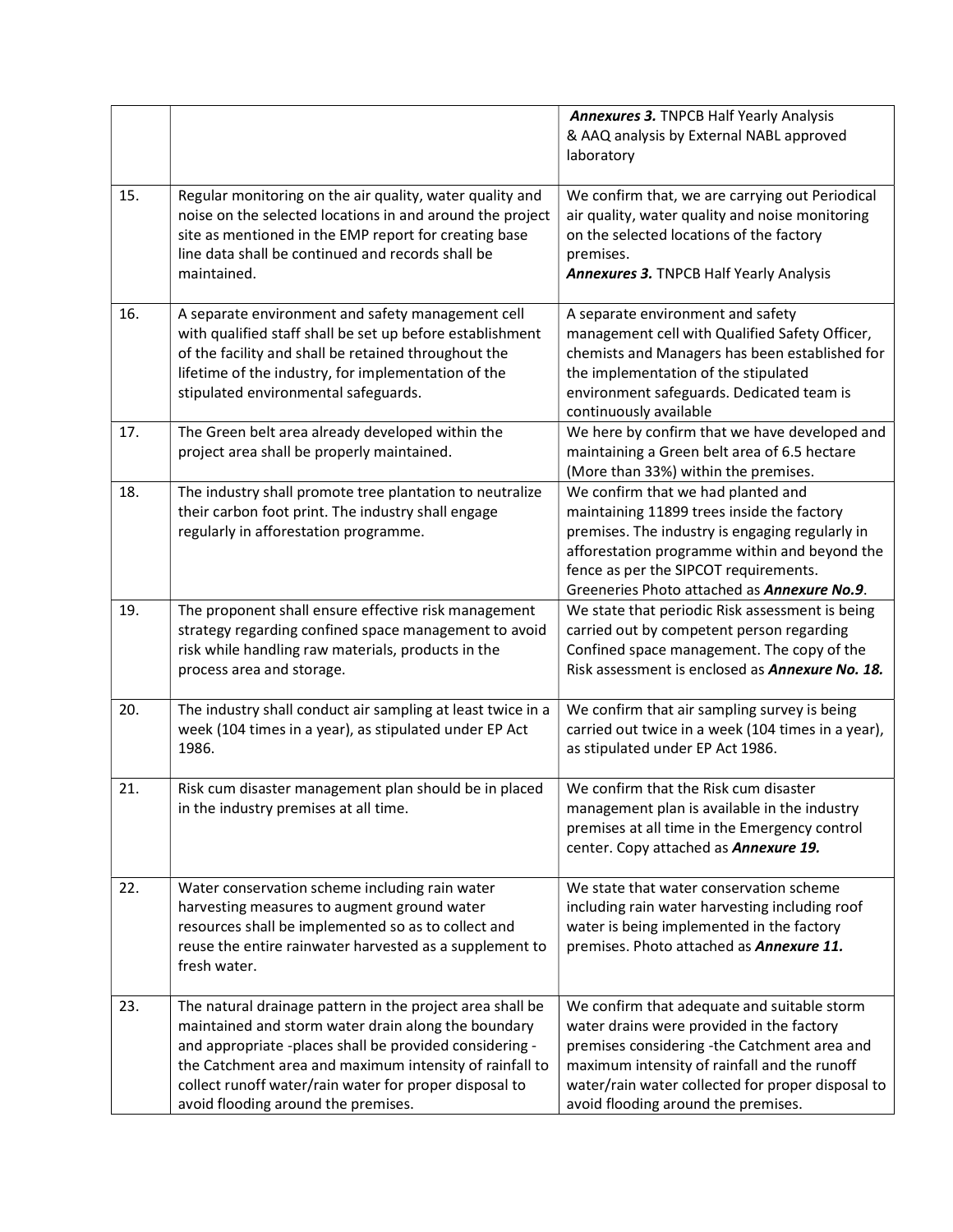| 24. | The Environmental Clearance is issued without prejudice<br>to any order that may be passed by the Hon'ble NGT/<br>Hon'ble High Court of Madras.                                                                                                                                                                                                                                   | We state that we abide by the said conditions.                                                                                                                                                                                                                                 |
|-----|-----------------------------------------------------------------------------------------------------------------------------------------------------------------------------------------------------------------------------------------------------------------------------------------------------------------------------------------------------------------------------------|--------------------------------------------------------------------------------------------------------------------------------------------------------------------------------------------------------------------------------------------------------------------------------|
| 25. | All the assurances given in EIA and EMP shall be adhered<br>to strictly.                                                                                                                                                                                                                                                                                                          | We state that we abide by the said conditions.                                                                                                                                                                                                                                 |
| 26. | Detail study shall be carried out by engaging accredited<br>agencies / reputed institutions for<br>Risk management and detailed Disaster management<br>plan prepared for compliance.                                                                                                                                                                                              | We confirm that periodic Risk and Disaster<br>management study is being carried out by<br>accredited agencies / reputed institutions and its<br>recommendations will be implemented.                                                                                           |
| 27. | Sufficient funds should be provided for Disaster<br>management.                                                                                                                                                                                                                                                                                                                   | We assure that the dedicated budget will be<br>provided for Disaster management plan as well<br>as for the Public Liability Insurance obtained<br>from Reliance Insurance company. PLI copy<br>attached as <b>Annexure 20.</b>                                                 |
| 28. | The Project Proponent shall provide disinfection by UV<br>system for the sewage treatment plant for treating the<br>sewage before applying on land for gardening.                                                                                                                                                                                                                 | We state that UV disinfection system has been<br>provided for our existing sewage treatment<br>plant. Photo attached as Annexure 21.                                                                                                                                           |
| 29. | The project proponent must provide closed loop silo for<br>ash handling and the same shall be installed before<br>30.05.2018 as committed-and submit the proof to<br>SEIAA-TN,                                                                                                                                                                                                    | We confirm that Closed loop silo for ash<br>handling has been installed and it is operational.<br>Photo attached as <b>Annexure 22.</b>                                                                                                                                        |
| 30. | The project proponent shall provide sufficient<br>ventilation (air circulation) in the hazardous waste<br>storage yard where the hazardous waste like spent<br>carbon, Chemical sludge, used or spent oil are being<br>kept.                                                                                                                                                      | We confirm that sufficient ventilation (air<br>$circulation - 1 no.$ of vent) has been provided in<br>the hazardous waste storage yard where the<br>hazardous waste like spent carbon, Chemical<br>sludge, used or spent oil are being kept. Photo<br>attached as Annexure 23. |
| 31. | The industry should completely revamp fly ash collection $\vert$ We state that the generated fly ash will be<br>from the source, conveyance, storage and disposal in a<br>more scientific manner and to reduce the fugitive<br>emissions in fly ash handling. The final disposal of the fly<br>ash will be as per MoEF& CC NotificationS.O. 254 (E)<br>dated: 25th January, 2016. | collected in a closed system (SILO) instead of<br>manual collection. The fly ash will be disposed as<br>per MoEF& CC Notification S.O. 254 (E) dated:<br>25th January, 2016 for soil conditioning etc.                                                                         |
| 32. | The Project Proponent shall carry out-safety audit in the<br>different operating zones of the plant at least once in a<br>year and the same shall be considered as base for<br>reviewing the unsafe conditions during the plant safety<br>meeting.                                                                                                                                | We confirm that the safety audit is being<br>conducted once in a year internally and once in<br>2 years externally by competent person as per<br>the requirement of Tamil nadu Factories rule<br>1950.                                                                         |
| 33. | The Project Proponent shall prepare a code of practice<br>for safe operation for educating the safety standards to<br>the work force deployed in the plant through<br>appropriate training by the concerned experts.                                                                                                                                                              | We confirm that we are having safety<br>manual/SOP for every process and training being<br>imparted to all the employees for safe handling<br>of chemicals as well as for safe operations.<br>Sample of SOP is attached as Annexure 24.                                        |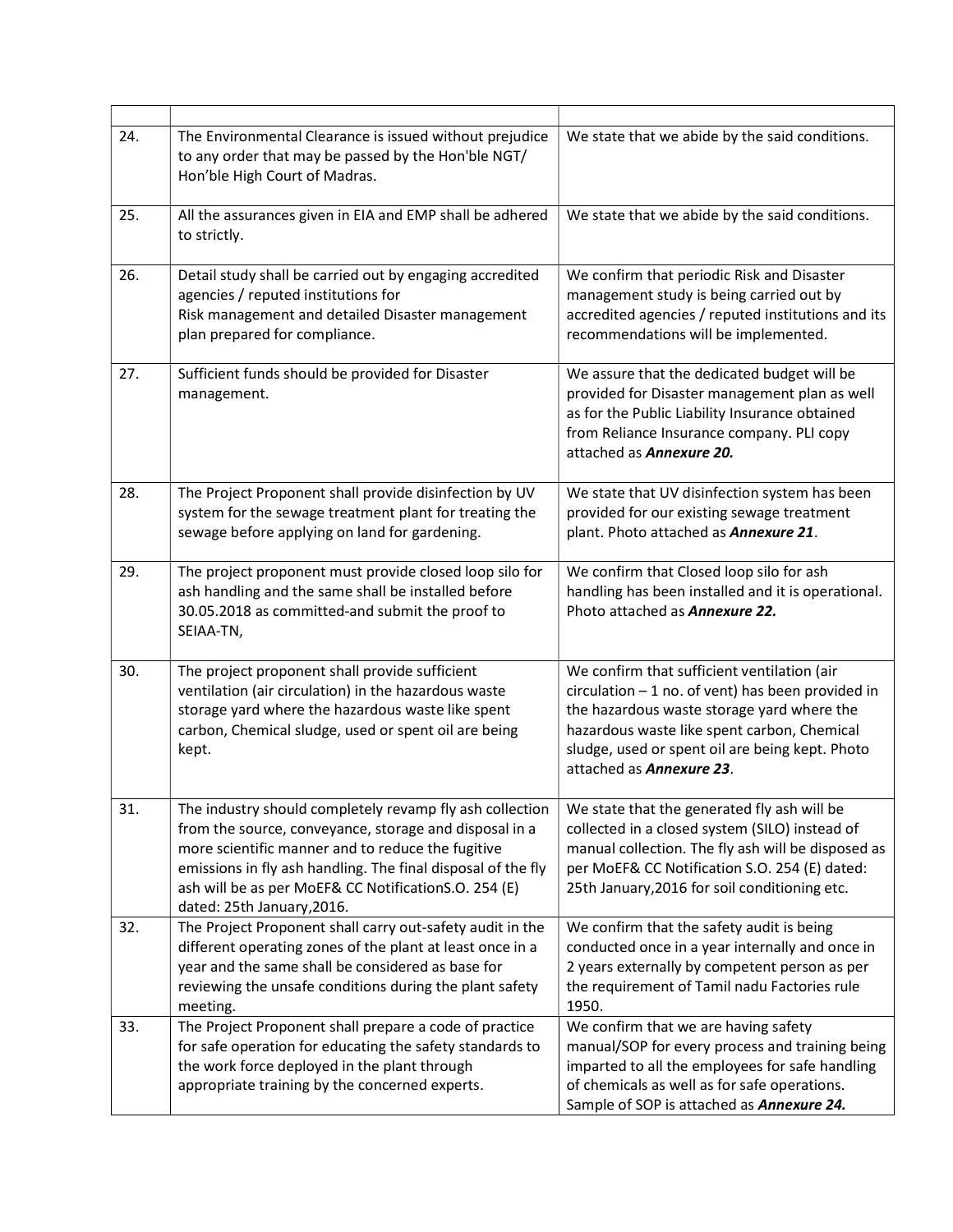| 34. | As the plant operation involves the sensitive processing,<br>the medical officer and the supporting staff involved in<br>the health centre activities shall be trained in<br>occupationalhealth surveillance (OHS) aspects through<br>the outsourced training from the experts available in the<br>field of OHS for ensuring the health standard of persons<br>employed. | We state that our factory medical officer Dr.<br>Balasubramanian and the supporting staff (3<br>Nos.) is being involved in the occupational<br>health center activities and has been trained in<br>occupational health surveillance (OHS) aspects<br>as per Tamil Nadu Factories Rules 1950. Doctor<br>certificate is attached as <b>Annexure -25.</b> |
|-----|--------------------------------------------------------------------------------------------------------------------------------------------------------------------------------------------------------------------------------------------------------------------------------------------------------------------------------------------------------------------------|--------------------------------------------------------------------------------------------------------------------------------------------------------------------------------------------------------------------------------------------------------------------------------------------------------------------------------------------------------|
| 35. | The Activity of the industry should no way pollute water<br>bodies such as Uppanar River, Perumal Lake & Bay of<br>Bengal.                                                                                                                                                                                                                                               | We confirm that in no way the activity of the<br>industry will pollute the nearby water bodies. All<br>treated water is being reused in our process and<br>gardening.                                                                                                                                                                                  |
| 36. | The Activity of the industry should not impact on<br>agricultural, irrigation system and mangroves<br>surrounding the area.                                                                                                                                                                                                                                              | We confirm that we have provided and<br>maintaining the air and water pollution<br>control/prevention equipment's as per the<br>condition of the TNPCB consent order. Our<br>manufacturing activities directly/indirectly do<br>not affect nearby agricultural, irrigation system<br>and mangroves surrounding the area.                               |
| 37. | The EMP cost of Rs.576 lakhs and operation and<br>maintenance cost Rs. 23.6 lakhs shall be deposited in a<br>nationalized bank by opening a separate account and<br>the head wiseexpenses statement shall be submitted to<br>TNPCB with a copy to SEIAA annually.                                                                                                        | We state that our corporate has approved<br>dedicated budget for improvement of the<br>existing Environment management programme.<br>The approved budget spent for Environmental<br>activities along with the expense details will be<br>submitted to TNPCB with a copy to SEIAA.                                                                      |
| 38. | There should be no threat to Bio diversity due to the<br>operation of the industry.                                                                                                                                                                                                                                                                                      | We confirm that our manufacturing activities<br>has no threat to Bio diversity.                                                                                                                                                                                                                                                                        |
| 39. | The Flora & Fauna present in and around the project site<br>should not get affected due to the activity as reported.                                                                                                                                                                                                                                                     | We confirm that the Flora & Fauna present in<br>and around the factory premises will not get<br>affected due to our manufacturing operation.                                                                                                                                                                                                           |
| 40. | The Project Proponent has to provide rain water<br>harvesting collection tank to the capacity of 200 cu.m in<br>order to recover and reuse the rain water during normal<br>rains.                                                                                                                                                                                        | We state that we had provided rain water<br>harvesting tank of 200 cu.m capacity.                                                                                                                                                                                                                                                                      |
| 41. | The operation of the activity should not Impact on the<br>soil, micro flora & Fauna present in and around the<br>project site.                                                                                                                                                                                                                                           | Butterfly garden and Peacock park is<br>maintained. We state that the operation of the<br>activity has no Impact on the soil, micro flora &<br>Fauna present in and around the Factory<br>premises.                                                                                                                                                    |
| 42. | The project proponent shall carry out' risk assessment<br>process for all the operations involved in the plant and a<br>suitable, risk; management plan showing the contours of<br>sensitive zones should be prepared.                                                                                                                                                   | We confirm that we had carried out a detailed<br>Qualitative Risk assessment showing the<br>contours of sensitive zones by competent<br>person for all the operations involved in the<br>plant. The recommended points have been<br>implemented.                                                                                                       |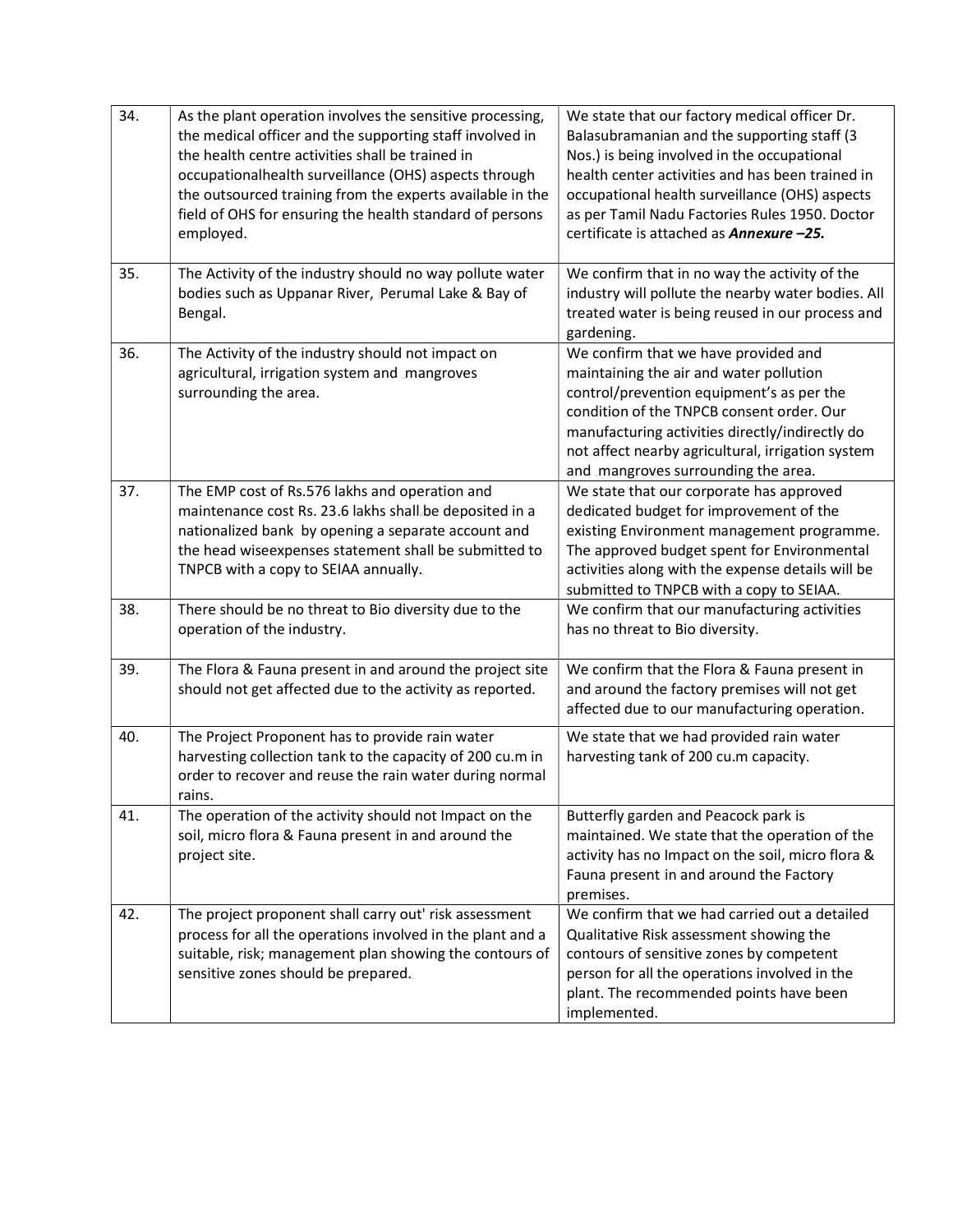| 43. | The industry shall develop green belt in the open areas                                             | We state that we had planted 11899 trees in 6.5                               |
|-----|-----------------------------------------------------------------------------------------------------|-------------------------------------------------------------------------------|
|     | by planting the following speciesin future:                                                         | Hectares of the factory premises. We assure you                               |
|     | 1. Calophylluminophyllum-Pungan                                                                     | that we will be planting the stipulated species in                            |
|     | Syzygiumcumini- Naval<br>2.                                                                         | due course of time.                                                           |
|     | 3. Thespesiapopulnea-Poovarasu                                                                      |                                                                               |
|     | 4. Terminalia arjuna- Neermarudu                                                                    |                                                                               |
|     | 5. Ficusbengalensis - Alamaram                                                                      |                                                                               |
|     | Ficusretusa- Atthi<br>6.                                                                            |                                                                               |
|     | 7. Ficusbengalensis-Arasamaram<br>8. Alstoniascholaris- Palai                                       |                                                                               |
|     | Mimusopselengi - Mahilam<br>9.                                                                      |                                                                               |
|     | 10. Madhucalongifolia - Ihupai                                                                      |                                                                               |
|     |                                                                                                     |                                                                               |
|     |                                                                                                     |                                                                               |
| 44. | The project proponent shall take up better                                                          | Asian Paints adhering with the practice of 5s                                 |
|     | housekeeping measures including scraps disposal and up                                              | management system for housekeeping.                                           |
|     | keeping the machineries, pipes etc.                                                                 |                                                                               |
| 45. | The proponent should continuously monitor the VOC                                                   | We confirm that we had already installed online                               |
|     | and ensure that VOC levels are within permissible limits.                                           | VOC monitoring system in our plant and the                                    |
|     |                                                                                                     | same is connected to CARE AIR CENTRE, TNPCB,                                  |
|     |                                                                                                     | GUINDY.                                                                       |
| 46. | Air pollution control - there are four sources of air                                               | We ensure that the air pollution control                                      |
|     | emissions within the industry process-Tech PE drier,                                                | system has been established in the following                                  |
|     | Sodium formate drier, Mono drier and Di PE drier.                                                   | locations.                                                                    |
|     | 1. From the Tech PE drier, particulates of                                                          | 1. The existing TECH PE Drier bag filter                                      |
|     | Pentaerythritol will be emanating which will be                                                     | capacity has been increased from 74.30                                        |
|     | controlled in a bag filter and finally emitted to<br>the environment through a stack. There will be | m2 to 75.46 m2 thereby capable to<br>handle pollution load to 1.72 Kgs / day. |
|     | increase in the pollutant load from 1.33 kgs/ day                                                   | 2. The existing low capacity wet scrubber                                     |
|     | to 1.72 kgs/day and hence additional bag filter                                                     | has been replaced with higher capacity                                        |
|     | capacity should be created.                                                                         | wet Scrubber there by improving the                                           |
|     | 2. From the Sodium formate drier, suspended                                                         | scrubbing efficiency as recommended.                                          |
|     | particulate matter will be emitted which is sent                                                    | The existing wet scrubber scrubbing<br>3.                                     |
|     | to wet scrubber and then to the stack. The                                                          | liquid flow rate has been increased as                                        |
|     | existing scrubber should be replaced with a new                                                     | mentioned below by which the                                                  |
|     | one.                                                                                                | scrubbing efficiency has got increased by                                     |
|     | 3.<br>From both Mono PE drier and Di PE drier, SPM                                                  | which the emission levels will get                                            |
|     | will be emitted which is sent to wet scrubber                                                       | reduced.                                                                      |
|     | and then to stacks. There is an increase in the                                                     | 1. Mono PE Scrubber - 6 lpm to 6.5                                            |
|     | amount of pollutant, but the proponent should                                                       | lpm                                                                           |
|     | increase the efficiency of the scrubber to absorb                                                   | 2. Di PE Scrubber $-7.5$ lpm to 8 lpm.                                        |
|     | the additional pollutant load.                                                                      |                                                                               |
| 47. | The project proponent -has to provide/ install the                                                  | 1. We state that the existing sewage                                          |
|     | following -before 30.04.2018 as committed and furnish                                               | sludge bed capacity has been increased                                        |
|     | proof of the same to SETAA-TN :                                                                     | from 5.27 m3 to 10.5 m3 as                                                    |
|     | 1. The Sewage sludge bed capacity should be increased                                               | recommended.                                                                  |
|     | from 5.27 m3 to 10.5 m3.                                                                            | 2. We state that the existing 2 nos. of open                                  |
|     | 2. The sludge drying bed 2. Nos should be provided in                                               | type sludge bed modified to closed type                                       |
|     | additional to the existing Sludge drying bed for                                                    | solar drying bed by providing UV                                              |
|     | managing sludge.                                                                                    | stabilized sheet there by the drying                                          |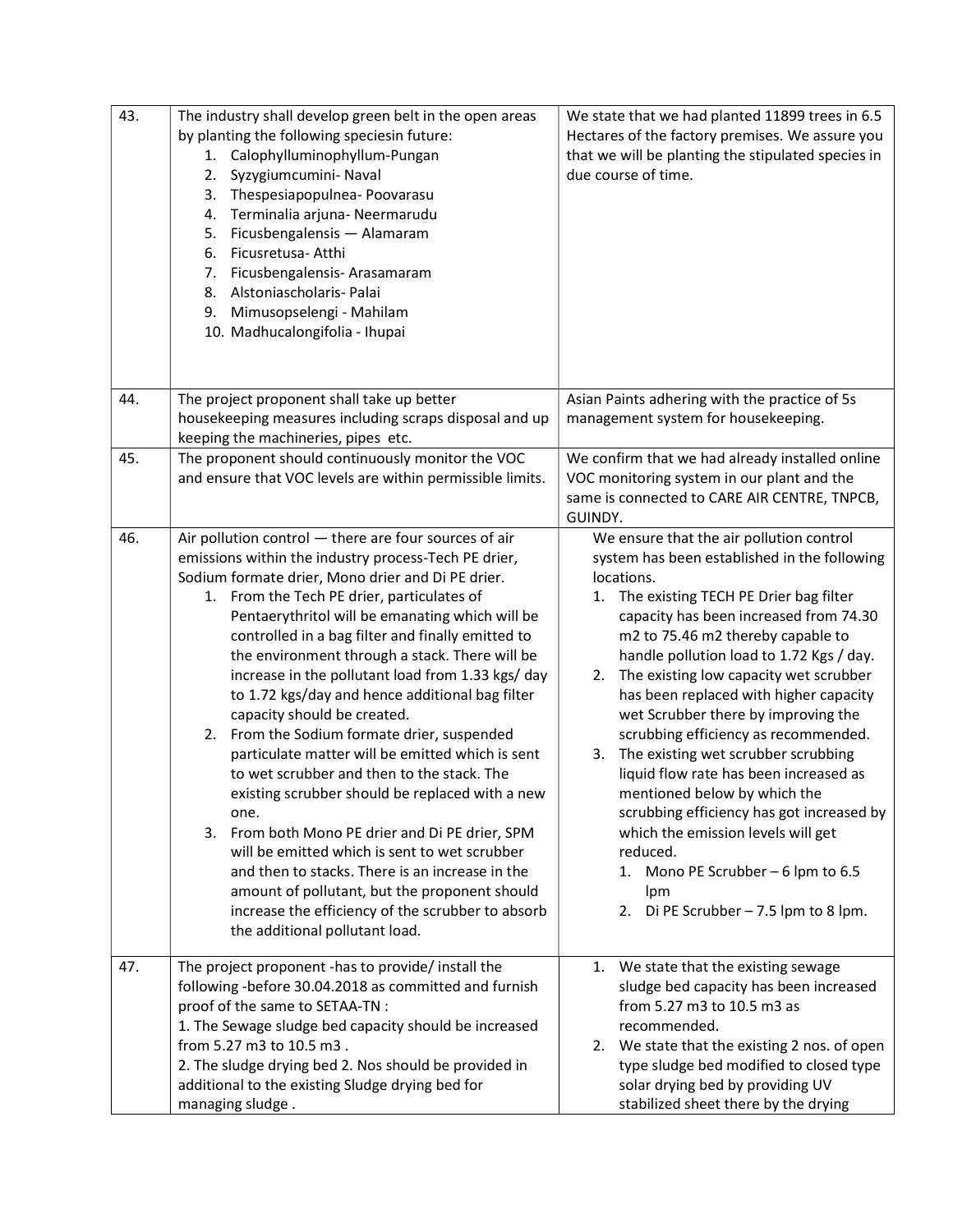| 3. The agreement with hazardous waste management<br>and disposal facilities shall be made including the<br>quantum of hazardous waste and the life period. | 3. | capacity/efficiency has got increased,<br>which will meet the said requirement.<br>Photos enclosed as <b>Annexure-26.</b><br>The agreement has been amended for<br>the quantum of Hazardous waste with<br>life period - copy enclosed as <b>Annexure</b> |
|------------------------------------------------------------------------------------------------------------------------------------------------------------|----|----------------------------------------------------------------------------------------------------------------------------------------------------------------------------------------------------------------------------------------------------------|
|                                                                                                                                                            |    | 27.                                                                                                                                                                                                                                                      |

## **General Conditions**

| $\mathbf{1}$   | This Environment clearance shall not be cited to relax<br>any other rules applicable to this project                                                                                                                                                                                                                                                                                                                                                       | Agreed upon.                                                                                                                         |
|----------------|------------------------------------------------------------------------------------------------------------------------------------------------------------------------------------------------------------------------------------------------------------------------------------------------------------------------------------------------------------------------------------------------------------------------------------------------------------|--------------------------------------------------------------------------------------------------------------------------------------|
| 2.             | The project proponent should advertise at least in two<br>local newspapers widely circulated. One of which shall<br>be in the vernacular language of the locality concerned<br>within 7 days of the issue of the Environmental<br>clearance informing that the project has been accorded<br>Environmental clearance and a copy of the clearance<br>letter is available with TNPCB and also at the website of<br>the SEIAA. TN at Http:/www.seiaa.tn.gov.in | Information on accordance of the Environment<br>clearance to the project has been published in<br>two local newspapers. Annexure 57. |
| 3              | A copy of the Environmental clearance shall be sent by<br>the project proponent to concern local body and local<br>NGO, if any from whom suggestions/ representatives if<br>any were received while processing the proposal.                                                                                                                                                                                                                               | A copy of the Environment clearance has been<br>submitted to local body and local NGO.                                               |
| $\overline{4}$ | The Environmental clearance shall also be put on the<br>website of the company                                                                                                                                                                                                                                                                                                                                                                             | The Environment clearance has been published<br>in Company web site.                                                                 |
| 5              | No expansion or modernization in the project shall be<br>carried out without prior approval of the SEIAA - TN. In<br>case of any deviations or alterations in the project<br>proposal from those submitted to this authority for<br>clearance, a fresh reference shall be made to the SEIAA -<br>TN to assess the adequacy of conditions imposed and to<br>add additional environmental protection measures<br>required. if any                            | Agreed upon.                                                                                                                         |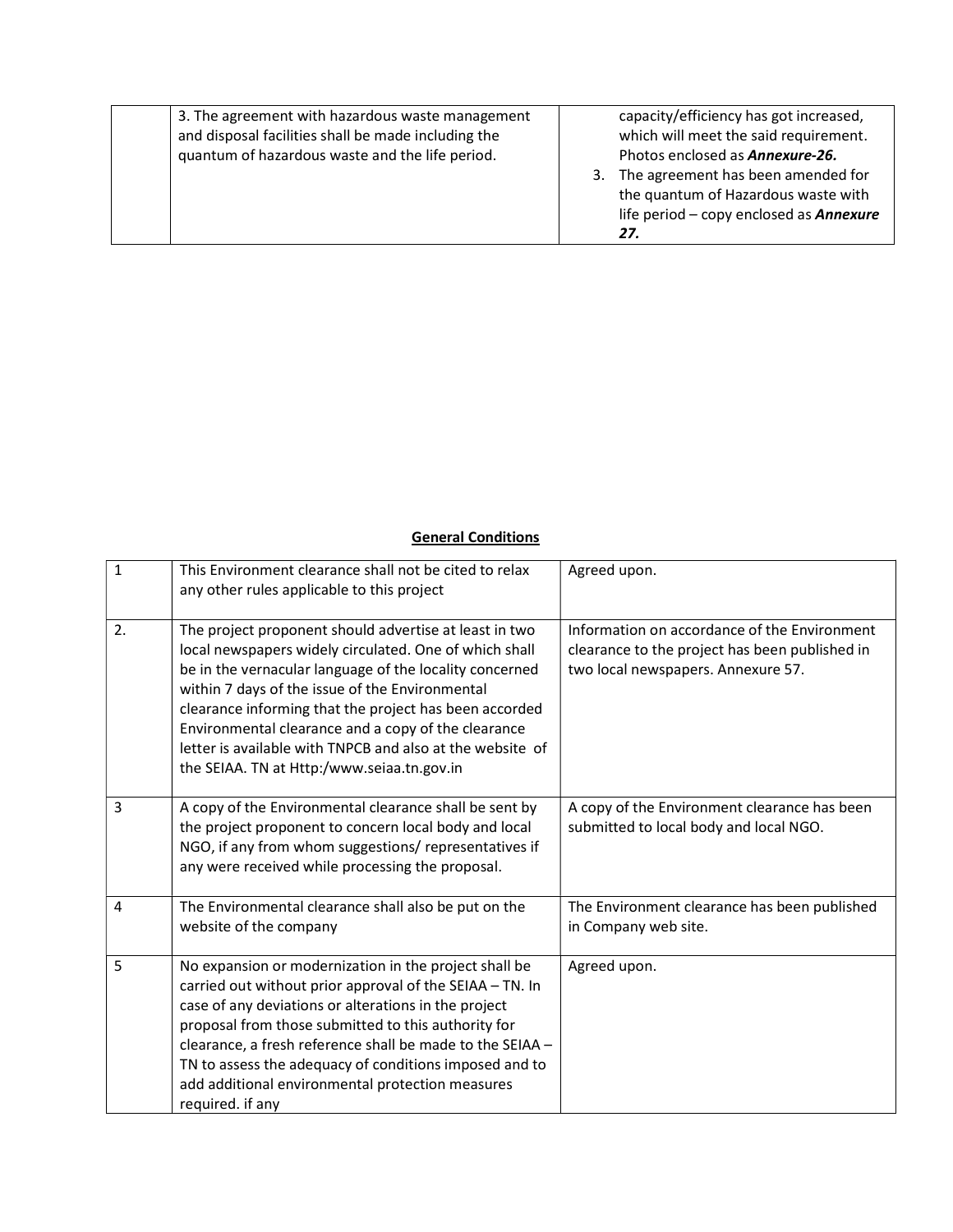| 6              | All the environmental protection measures and<br>safeguards as recommended in the EIA report shall be<br>complied with                                                                                                                                                                                                                                                                                  | All Environmental protection measures and safe<br>guards are complied with.                                                                                                                                                                                                                                          |
|----------------|---------------------------------------------------------------------------------------------------------------------------------------------------------------------------------------------------------------------------------------------------------------------------------------------------------------------------------------------------------------------------------------------------------|----------------------------------------------------------------------------------------------------------------------------------------------------------------------------------------------------------------------------------------------------------------------------------------------------------------------|
| $\overline{7}$ | The implementation of the project vis a vis<br>environmental action plans shall be monitored by the<br>Regional office of MoEf & CC at Chennai TNPCB and<br>CPCB six monthly compliance status report shall be<br>submitted to monitoring agencies regularly                                                                                                                                            | Half yearly compliance report is being submitted<br>as per the time lines.                                                                                                                                                                                                                                           |
| 8              | Data on ambient air, stack and fugitive emissions shall<br>be regularly submitted online to the Regional office of<br>MoEF & CC, GOI at Chennai TNPCB and central Pollution<br>control board as well as hard copy once in six months<br>and display data on RSPM, SO2 and Nox outside the<br>premises at the appropriate place for the general Public                                                   | The data's on ambient air, stack and fugitive<br>emissions are being submitted as per the time<br>lines.                                                                                                                                                                                                             |
| 9              | Occupational health surveillance of the workers shall be<br>done on a regular basis and record maintained as per<br>the factories act                                                                                                                                                                                                                                                                   | Occupational health surveillance of the workers<br>is being carried out on regular basis and records<br>were maintained as per the factories act.                                                                                                                                                                    |
| 10             | Proper housekeeping and cleanliness must be<br>maintained within and outside plant                                                                                                                                                                                                                                                                                                                      | Housekeeping is being done inside and outside<br>the plant.                                                                                                                                                                                                                                                          |
| 11             | Occupational health surveillance programme shall be<br>undertaken as regular excise for all the employees,<br>especially for those engaged in handling hazardous<br>substances. The first aid facilities in the occupational<br>health center shall be strengthened and the medical<br>records of each employee should be maintained<br>separately.                                                     | Occupational health surveillance programme is<br>being undertaken for all employees specifically<br>for those engaged in handling hazardous<br>substances. The occupational health center is<br>equipped with full-fledged first aid facilities and<br>the medical records of the employees are being<br>maintained. |
| 12             | The overall noise levels in and around the plant area<br>shall be kept well within the standards prescribed for by<br>providing noise control measures including acoustic<br>hoods, silencers, enclosures etc., on all the sources of<br>noise generation. The ambient noise levels should<br>conform to the standard prescribed under EPA rules,<br>1989 viz 75 dBA (Day time) and 70 dBA (Night time) | The Overall noise levels in and around the plant<br>area are maintained well within the standards<br>by providing required noise control measures<br>such as acoustic enclosures, silencers on all<br>sources of noise generation. Annexure 8.                                                                       |
| 13             | The actual CSR funds utilized in future should at least be<br>2% of the annual profit but not less than Rs.33.60 Lakh<br>per annum                                                                                                                                                                                                                                                                      | Agreed upon.                                                                                                                                                                                                                                                                                                         |
| 14             | A separate environmental Management cell equipped<br>with full-fledged laboratory facilities to carry out the<br>various environmental management and monitoring<br>functions shall be set up under the control of a senior<br>executive.                                                                                                                                                               | A separate environmental Management cell<br>equipped with full-fledged laboratory facilities<br>to carry out the various environmental<br>management and monitoring functions is<br>available.                                                                                                                       |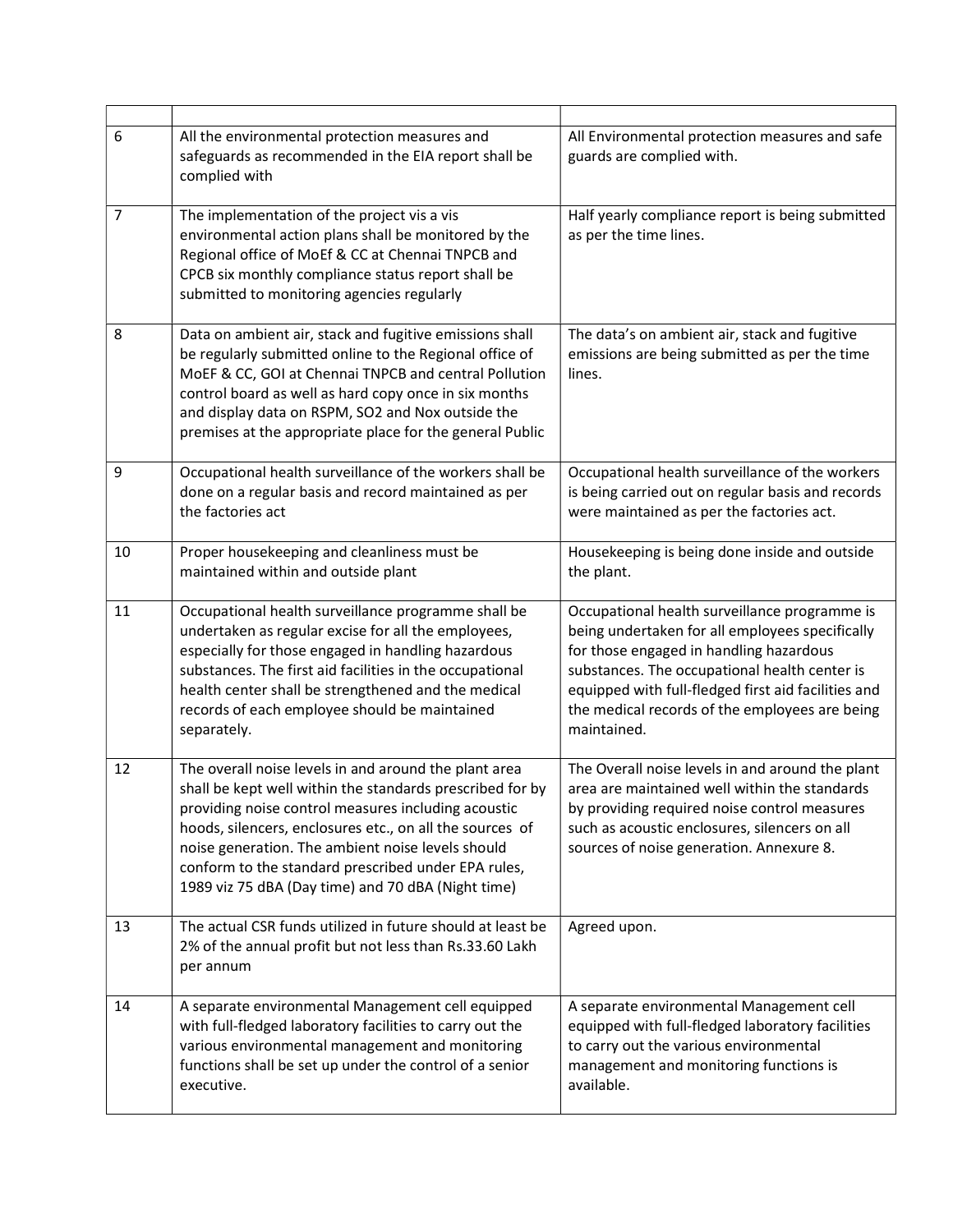| 15 | The requisite amount earmarked towards capital cost<br>and recurring cost / annum for implementing pollution<br>control measures shall be used judiciously to implement<br>the environment management plan as furnished in the<br>EIA report. The funds so provided shall not be diverted<br>for any other purpose.                                                                                                                                                                                                                                                                                                                                                   | Agreed upon.                                                                                                                                                                                                                                                                                                                                                                                                                                            |
|----|-----------------------------------------------------------------------------------------------------------------------------------------------------------------------------------------------------------------------------------------------------------------------------------------------------------------------------------------------------------------------------------------------------------------------------------------------------------------------------------------------------------------------------------------------------------------------------------------------------------------------------------------------------------------------|---------------------------------------------------------------------------------------------------------------------------------------------------------------------------------------------------------------------------------------------------------------------------------------------------------------------------------------------------------------------------------------------------------------------------------------------------------|
| 16 | The project proponent shall upload the status of<br>compliance of the stipulated environmental clearance<br>conditions, including results of monitored data on their<br>website and shall update the same periodically. It shall<br>simultaneously be sent to the regional office of the<br>MoEF, CC, GOI at Chennai the respective zonal office of<br>CPCB and the SPCB. The criteria pollutant levels namely<br>RSPM, So2, Nox (Ambient levels as well as stack<br>emissions) or critical sector parameters, indicated for<br>the projects shall be monitored and displayed at a<br>convenient locations near the main gate of the company<br>in the public domain. | The status of compliance of the stipulated<br>environmental clearance conditions, including<br>the results of the monitored data are uploaded<br>in the website and simultaneously sent to the<br>regional office of MoEFCC, respective zonal<br>office. The pollutant levels namely<br>RSPM, SOX, NOX (Ambient levels as well as stack<br>emissions) are monitored and displayed near the<br>main gate of the company in the public domain.            |
| 17 | The environmental statement for each financial year<br>ending 31 <sup>st</sup> march in form V as is mandated to be<br>submitted by the project proponent to the concerned<br>state pollution control Board as prescribed under the<br>Environment (protection) Rules 1986, as amended<br>subsequently, shall also be put on the website of the<br>company along with the status of compliance of<br>environmental conditions and shall also be sent to the<br>respective regional offices of the MoEF by e mail.                                                                                                                                                     | The environment statement for each financial<br>year ending 31 <sup>st</sup> March in Form V is being<br>submitted to the concerned state pollution<br>control Board as prescribed under the<br>Environment(Protection)Rules 1986, as<br>amended subsequently and also published in the<br>company website along with the compliance of<br>environmental conditions and the same is being<br>sent to the respective regional offices of the<br>MoEF CC. |
| 18 | The environmental Clearance is valid for 7 years from<br>the date of issue                                                                                                                                                                                                                                                                                                                                                                                                                                                                                                                                                                                            | Agreed upon.                                                                                                                                                                                                                                                                                                                                                                                                                                            |
| 19 | Environmental clearance is being issued without<br>prejudice to the action initiated under Environment<br>(Protection) Act 1986 or any court case pending or any<br>other court order shall prevail                                                                                                                                                                                                                                                                                                                                                                                                                                                                   | Agreed upon.                                                                                                                                                                                                                                                                                                                                                                                                                                            |
| 20 | The SEIAA TN may alter/modify the above conditions or<br>stipulate any further condition in the interest of<br>Environment protection                                                                                                                                                                                                                                                                                                                                                                                                                                                                                                                                 | Agreed upon.                                                                                                                                                                                                                                                                                                                                                                                                                                            |
| 21 | The SEIAA/SEAC or any competent authority may<br>suitably add any further conditions on receiving reports<br>from the project authority. The above condition shall be<br>monitored by the Regional office of MoEF located at<br>Chennai.                                                                                                                                                                                                                                                                                                                                                                                                                              | Agreed upon.                                                                                                                                                                                                                                                                                                                                                                                                                                            |
| 22 | The SEIAA TN may revoke or suspend the Environmental<br>clearance, if implementation of any other above<br>conditions is not satisfactory                                                                                                                                                                                                                                                                                                                                                                                                                                                                                                                             | Agreed upon.                                                                                                                                                                                                                                                                                                                                                                                                                                            |